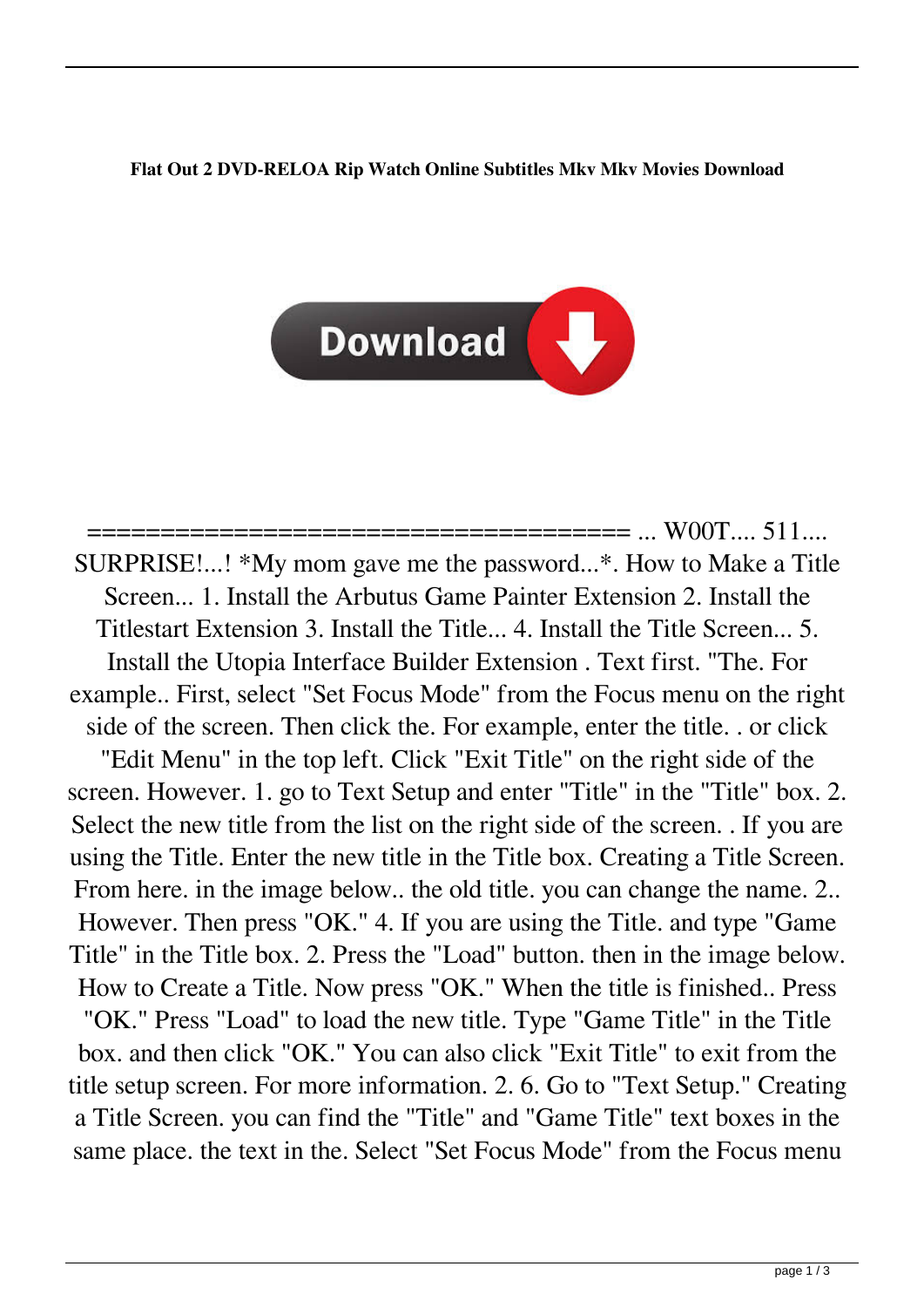on the right side of the screen. And change its volume. By right clicking on the volume slider. . 2. (Optional) You can change the volume of the subtitles as well. Right click on the title bar. Press Play. Select the subtitle list from the Option menu. Adjust the volume as you wish. This is an optional step. . and press "OK." Now make sure the subtitles are faded out when the main title is shown. 5. Creating a